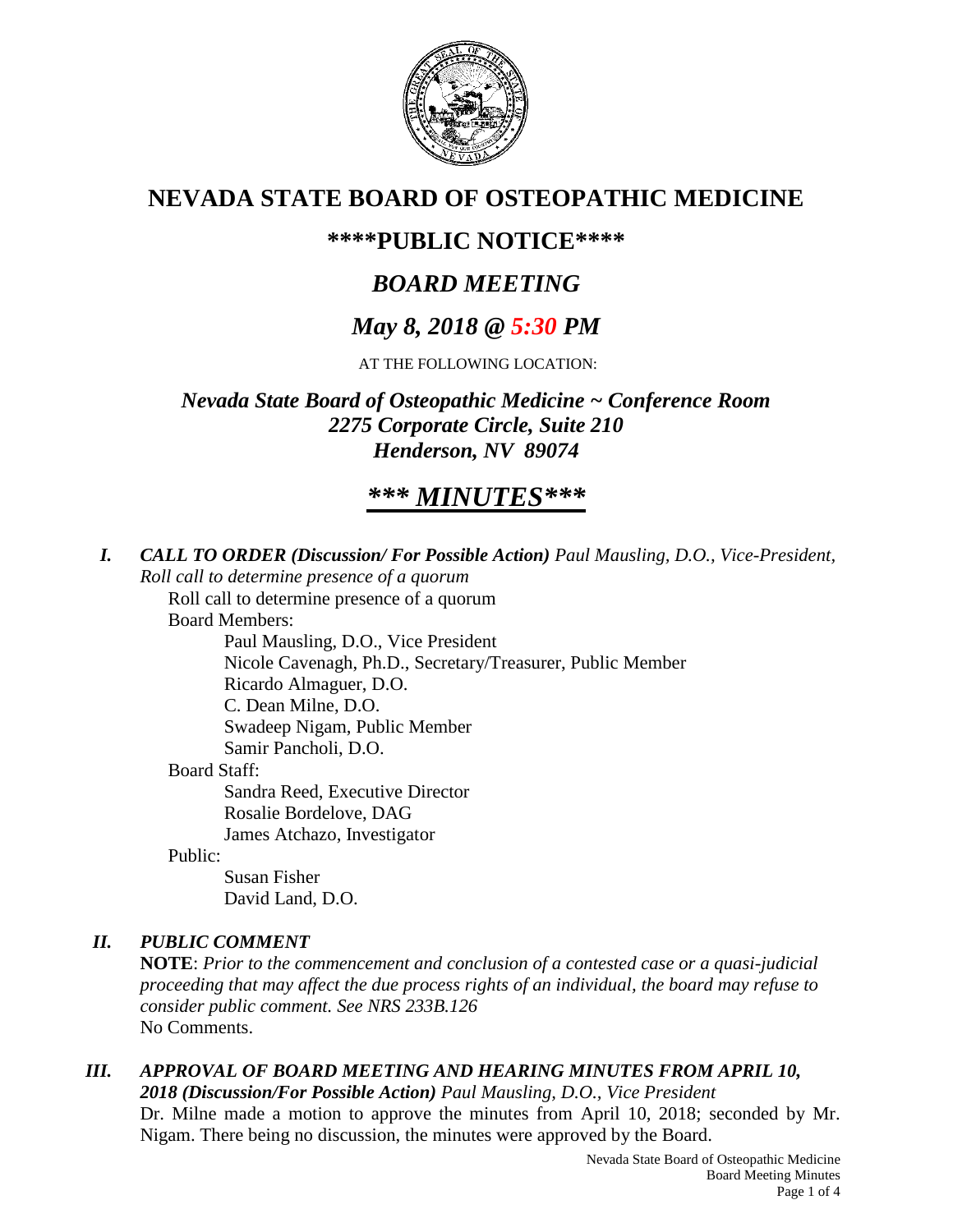### *IV. CONSENT AGENDA TO GRANT LICENSURE FOR OSTEOPATHIC PHYSICIANS & PHYSICIAN ASSISTANTS (Discussion/ For Possible Action) Paul Mausling, D.O., Vice President*

Under this item the Board may consider the recommendations of the Executive Director and/or President/Vice President to grant licensure to the below listed applicants. The Board may remove any applicant's name from the consent motion, but may not discuss the contents of the application for licensure without the applicant present following proper notice pursuant to the open meeting law.

| <b>Osteopathic Physician Name</b> | <b>Specialty</b>          |
|-----------------------------------|---------------------------|
| Jessica Arabski, D.O.             | Psychiatry                |
| Joshua Batt, D.O.                 | <b>Emergency Medicine</b> |
| Candice Bridgewater, D.O.         | OB/GYN                    |
| Catherine Brooks, D.O.            | Neonatology               |
| Mark Donnelly, D.O.               | <b>Family Medicine</b>    |
| Michael Engler, D.O.              | <b>Internal Medicine</b>  |
| Joel France, D.O.                 | Pathology                 |
| Jordan Larsen, D.O.               | <b>Emergency Medicine</b> |
| Steven Nishiyama, D.O.            | <b>Orthopedic Surgery</b> |
| Shalin Pandya, D.O.               | <b>Internal Medicine</b>  |
| Katelin Stamm, D.O.               | Anesthesiology            |
| Abdul Tariq, D.O.                 | Neurology                 |
| Alexandra Titone, D.O.            | <b>Family Medicine</b>    |
| Eugene Van, D.O.                  | <b>Internal Medicine</b>  |
| Mark Walvick, D.O.                | Internal Medicine         |

There was a motion to approve full licensure by Dr. Milne; seconded by Mr. Nigam. There being no discussion, the Board approved the motion.

#### **Special Licenses NRS.633.411**:

Alan Arismendez, D.O. Valley Hospital - Neurology Jared Baird, D.O. Nellis AFB Dustin Bui, D.O. UNLVSOM – Psychiatry Kevin Choi, D.O. Southern Hills – Transitional Jasmine Chopra, D.O. Valley Hospital – Neurology Jake Dodge, D.O. Nellis AFB Ryan Frome, D.O. UNLVSOM – Pediatrics Gino Gaddini, D.O. Nellis AFB Colleena Guzman-Uriza, D.O. Mountain View – OB/GYN Yu-Hsi Hu, D.O. UNLVSOM - Psychiatry

Salman Aljilani, D.O. Southern Hills – Transitional Alec Arturi, D.O. Valley Hospital – Family Medicine Hemalatha Bhamidi, D.O. UNLVSOM – Internal Medicine Cameron Charlow, D.O. UNLVSOM – Internal Medicine Ryan Doucette, D.O. Mountain View – Emergency Medicine Hui Feng, D.O. UNLVSOM – Internal Medicine Zhiqi Feng, D.O. Valley Hospital – Family Medicine Matthew Hanewich, D.O. Valley Hospital – Internal Medicine Ashan Hatharasinghe, D.O. Mountain View – Internal Medicine Jeffrey Houghton, D.O. Mountain View – Emergency Medicine Irtqa Ilyas, D.O. UNRSOM – Internal Medicine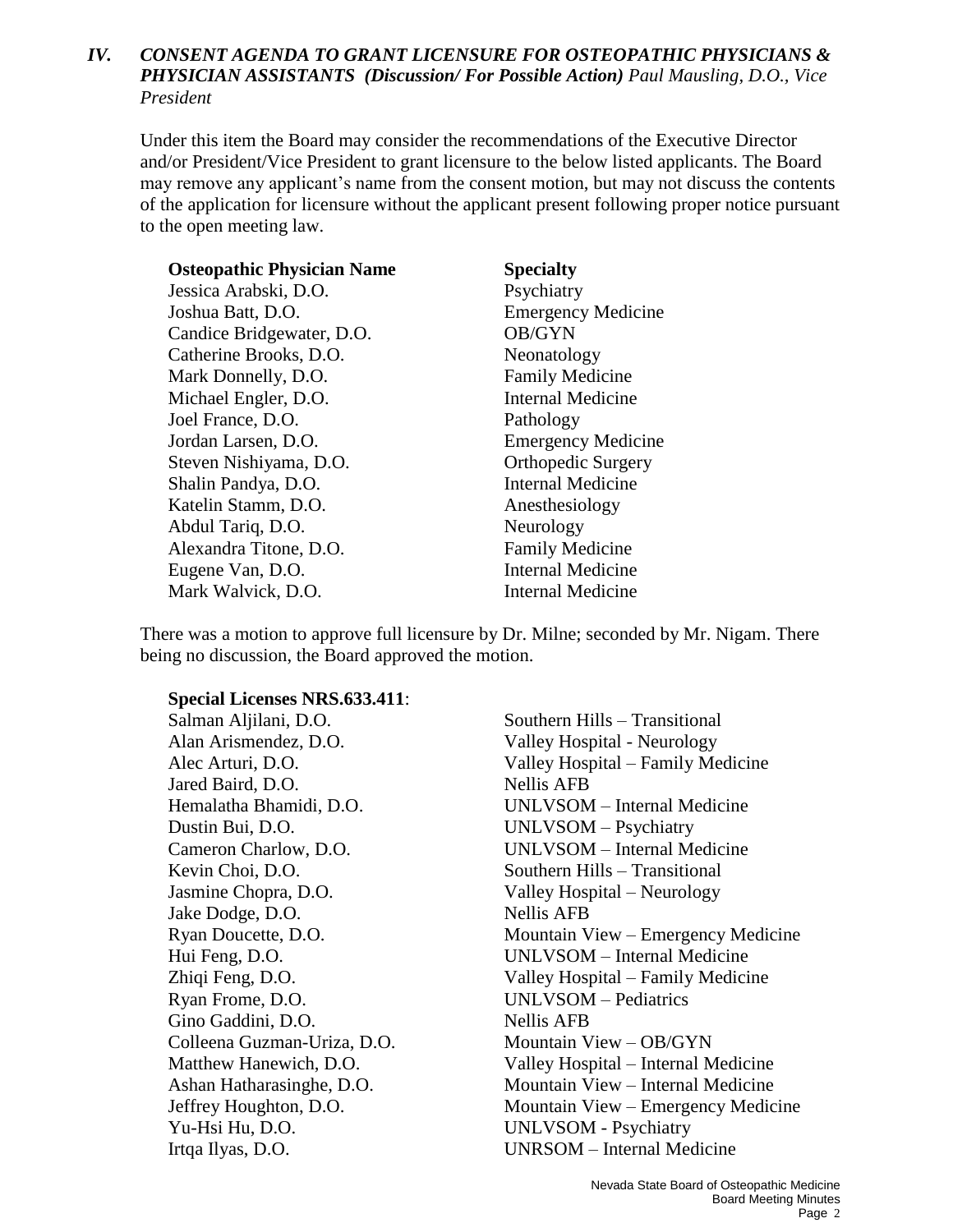Meagan Kline, D.O. Mountain View – OB/GYN Paul Olson, D.O. Mountain View – Traditional Nathan Patterson, D.O. Mountain View – Traditional Daniel Porter, D.O. Kingman/Sunrise Pavandeep Rakhra, D.O. UNLVSOM – Pediatrics Nicholas Regas, D.O. UNLVSOM – Pediatrics Gretchen Schaub, D.O. UNLVSOM – Pediatrics Joseph Stathos, D.O. UNLVSOM - Pediatrics

Kimball Kaufman, D.O. Mountain View – Internal Medicine Stephanie Kost, D.O. Valley Hospital - Internal Medicine Alexandra Lewis, D.O. Mountain View – Emergency Medicine Bonnie Lo, D.O. Valley Hospital – Internal Medicine Hayden Maag, D.O. Mountain View – Emergency Medicine Rylee McCracken, D.O. Mountain View – Internal Medicine Catherine Nguyen, D.O. Valley Hospital – Family Medicine Gregory Nikogosyan, D.O. Mountain View – Internal Medicine Jane Nzuna, D.O. UNLVSOM – General Surgery Charleen Pham, D.O. Valley Hospital – Internal Medicine Nagib Qureshi, D.O. Valley Hospital - Internal Medicine Paul Riuli, D.O. Mountain View – Internal Medicine Gina Robinson, D.O. Valley Hospital – Internal Medicine Miguel Rodriguez, D.O. Mountain View – General Surgery Nervik Roy, D.O. Valley Hospital – Internal Medicine Parneet Samra, D.O. Mountain View – General Surgery Anaam Shaikh, D.O. Valley Hospital – Internal Medicine Jenna Stephenson, D.O. UNLVSOM – Internal Medicine Robert Strauss, D.O. Mountain View – Transitional Maycky Tang, D.O. Mountain View – Internal Medicine Charles Willyard, D.O. UNRSOM – Internal Medicine

There was a motion to approve special licensure by Dr. Milne; seconded by Dr. Cavenagh. There being no discussion, the Board approved the motion.

### *V. +CONSIDERATION OF APPLICATION FOR FULL LICENSURE FOR OSTEOPATHIC PHYSICIAN DAVID LAND, D.O.,(Personal Appearance),*

*(Discussion/For Possible Action) NOTE: The Board may go into closed session pursuant to NRS 241.030 to move to a closed session because the discussion may involve this applicant's character, alleged misconduct, professional competence, or similar items. Paul Mausling, D.O., Vice President* 

Dr. Mausling asked if Dr. Land would like an open or closed meeting. Dr. Land opted for an open meeting. He explained his disciplinary action in Texas and medical malpractice circumstances. He offered the Board to have a license with conditions since he does not plan to conduct surgeries or practice any form of medicine. His only interest is to teach at a osteopathic medical school, where he currently has a conditional job offer. Ms. Bordelove stated that the statute NRS.633.3617 allows the Board to issue a license with conditions; however, the conditions are not reported to the National Practitioner Data Bank and not considered disciplinary action. After some discussion, the Board decided to further review Dr. Land's application. Dr. Milne, therefore, asked that this item be tabled for a future meeting. Dr. Cavenagh made a motion to table the application pending further investigation and discussion about the licensing conditions; and, seconded by Dr. Mausling. The motion was approved.